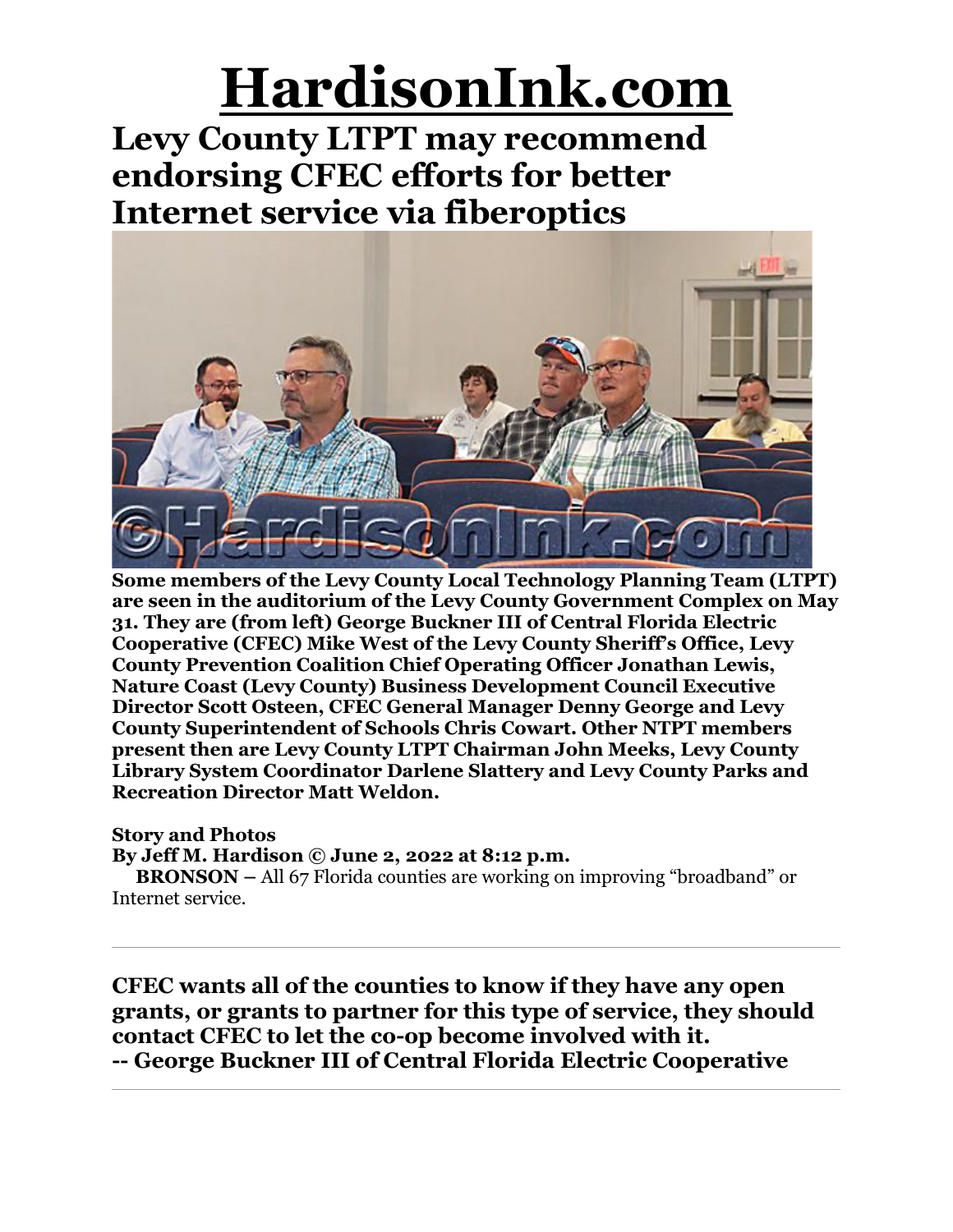

**Ali Tretheway, county staff liaison to the Levy County LTPT, is seen moments before the start of the meeting Tuesday afternoon (May 31).**



**Levy County LTPT Chairman John Meeks, who is also a member of the fourperson Levy County Board of County Commissioners, greets committee members and guests. Meeks clearly told CFEC that he believes the Levy County Commission wants to work with CFEC if it decides to go forward with a fiberoptic cable method.**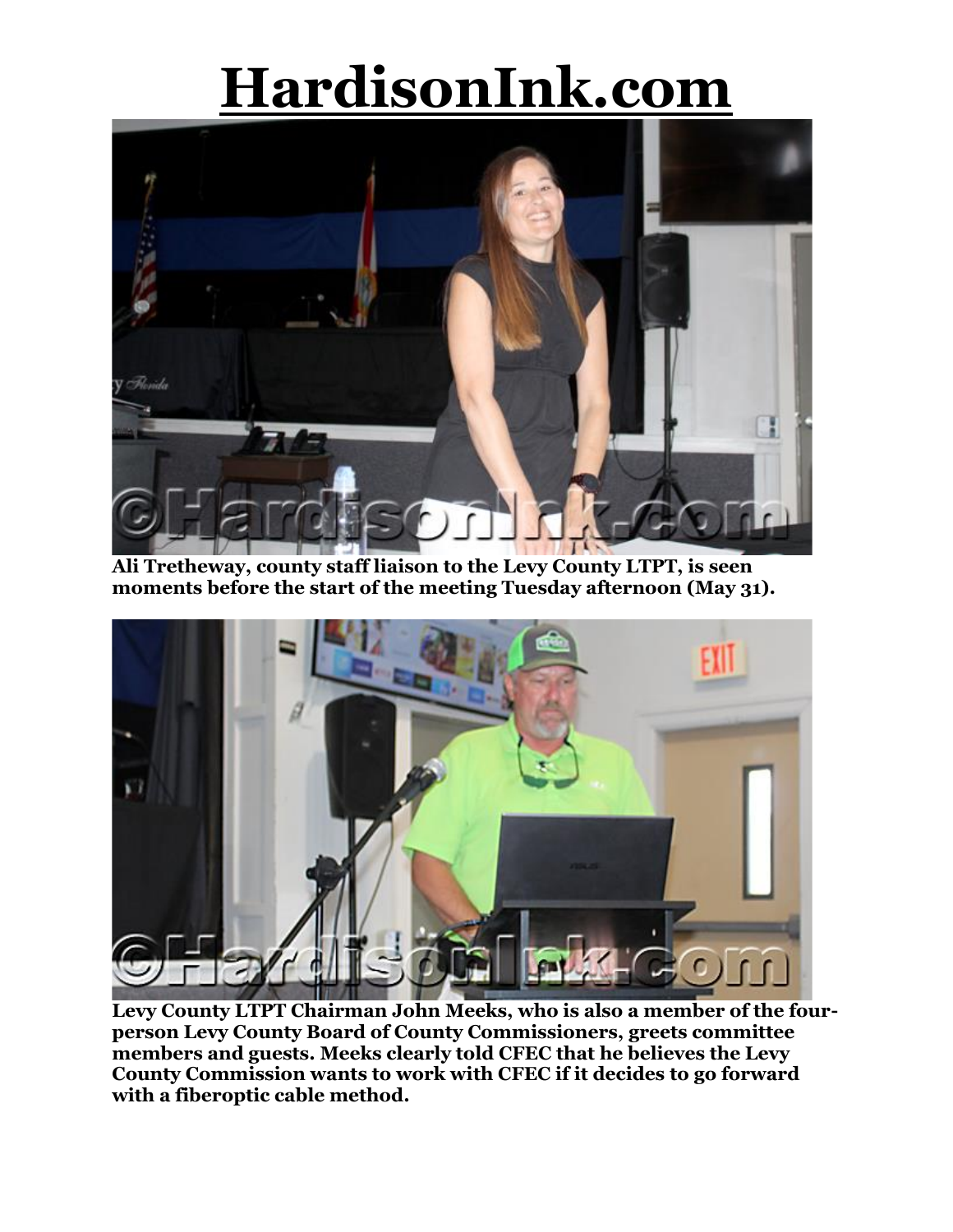

**George Buckner III of CFEC tells listeners about the rural electric cooperative continuing to conduct research into providing fiberoptic connections for reliable, affordable, high-speed Internet connections in the Tri-County Area of Levy County, Dixie County and Gilchrist County.**

There is hope for improved Internet service in the parts of Florida that are unserved or underserved. There is no plan in the Tri-County Area of Levy County, Gilchrist County and Dixie County for improvement in the immediate future.

Despite what looks like an insurmountable obstacle, the United States government has provided Florida with \$400 million to subsidize improvements.

With that, the Florida Legislature created the Florida Office of Broadband, in the Florida Department of Economic Opportunity (DEO).

Dane Eagle has been the secretary of the DEO since September 2020, according to records.

Katie Smith, Office of Community Partnerships & the Florida Office of Broadband, serves under Eagle.

Gov. Ron DeSantis signed HB 969 into law, establishing the Florida Office of Broadband, effective July 1, 2020, according to records.

The Florida Office of Broadband, within the DEO, was created for the purposes of developing, marketing, and promoting broadband Internet service in the state, according to records.

Florida Office of Broadband responsibilities are to

• Create a strategic plan to increase the use of broadband Internet services in the state.

• Build and facilitate local technology planning teams, especially with community members from the areas of education, healthcare, business, tourism, agriculture, economic development, and local government.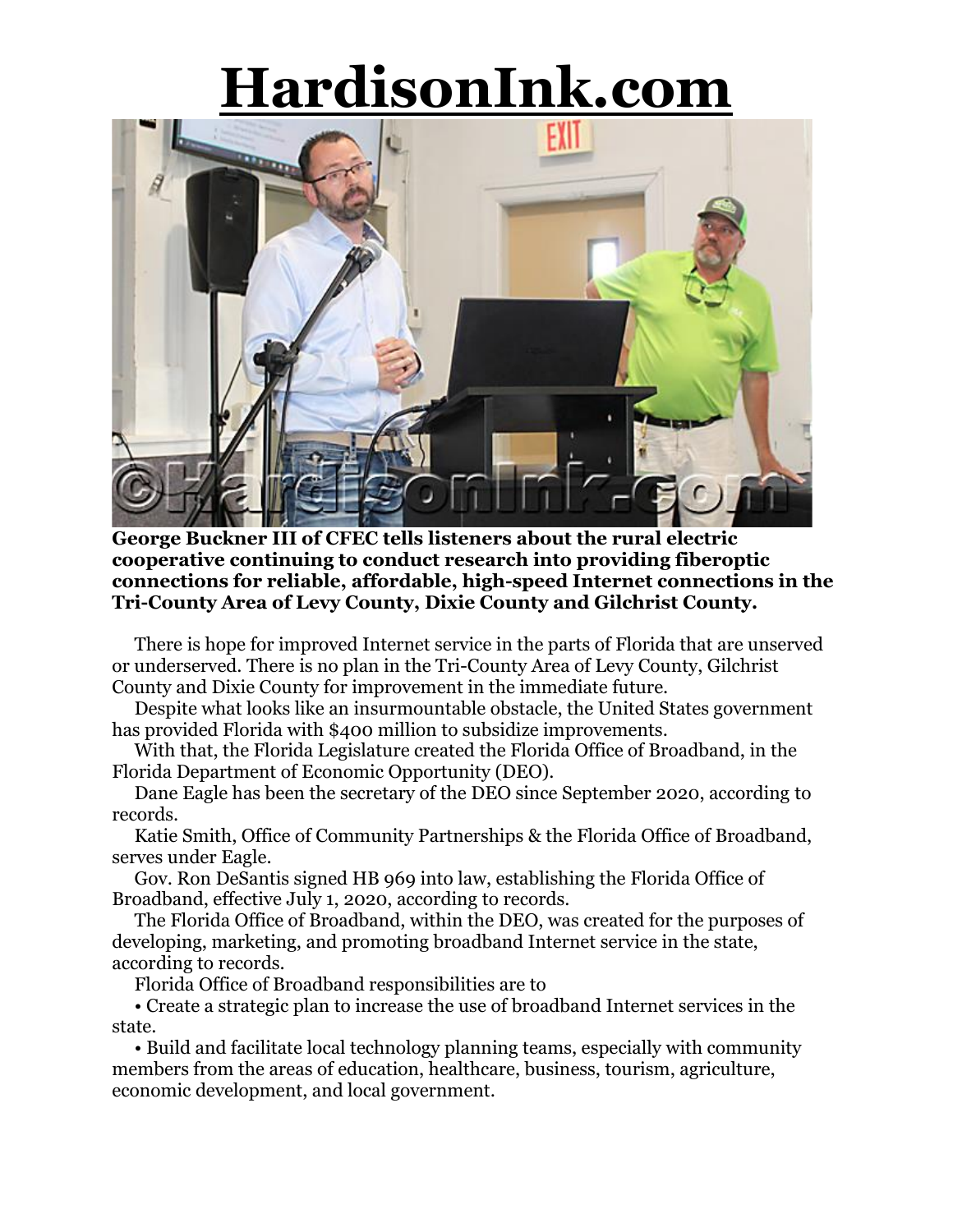• Encourage the use of broadband Internet service, especially in rural, unserved, and underserved areas of the state through grant programs.

• Participate in the Federal Communications Commission (FCC) proceedings that are related to the geographic availability and deployment of broadband Internet in Florida.

As of this year, the Florida Office of Broadband is:

• Establishing Local Technology Planning Teams in each county

• Encouraging the use of federal funds allocated to Florida communities to be utilized for local broadband-related infrastructure projects.

• Posting the GIS map of broadband internet availability and accessibility on the Office website.

• Drafting the Florida Strategic Plan for Broadband.

• Preparing for the 2022 Legislative Session

**The Florida Legislature in 2021 amended the plans so that the Florida Strategic Plan for Broadband and the GIS map must be completed by June 30, 2022.**

**If that were to happen, it would mean the plan would be completed within this month.**

**That does not appear to be going to happen, according to what was said in Bronson on Tuesday afternoon (May 31).**

A woman reportedly from the DEO Office of Broadband was "attending" the meeting on Tuesday (May 31) via telephone. Her name is Kiwanis Curry. As best as can be determined, before that position, she worked in the Florida House Ways and Means Committee (2020-2021) as a policy analyst.

### **Levy County Local Technology Planning Team (LTPT)**

Many of the members of the Levy County Local Technology Planning Team met Tuesday afternoon (May 31) in the Levy County Government Center Auditorium, 310 School St., in Bronson.

This group is similar to the ad hoc committees in each of Florida's 67 counties.

If the Levy County LTPT voted, it would be as a recommendation to the Levy County Board of County Commissioners. The Levy County LTPT is an advisory group only. It has not power to act.

They were formed per the mandate of the National Telecommunications and Information Administration (NTIA) for states and counties to qualify for federal funds to improve the Internet infrastructure in the United States of America.

This meeting heralded the third meeting of the Levy County LTPT. The next meeting date, time and place will be determined when it is needed.

The essential message from Tuesday is that Central Florida Electric Cooperative (CFEC) has installed fiberoptic cables to improve communication between its substations. This has led CFEC to increase its conversations about fiberoptic lines on poles to serve its customers.

LTPT Chairman John Meeks, who is also a member of the four-person Levy County Board of County Commissioners, said he believes Levy County will first work with whatever CFEC can do to help people in this regard in this county. Meeks does not foresee the county government becoming involved in providing Internet service.

As for the people present for the Levy County LTPT meeting of May 31, joining Meeks were Ali Tretheway, county staff liaison to the LTPT; Mike West, Levy County Sheriff's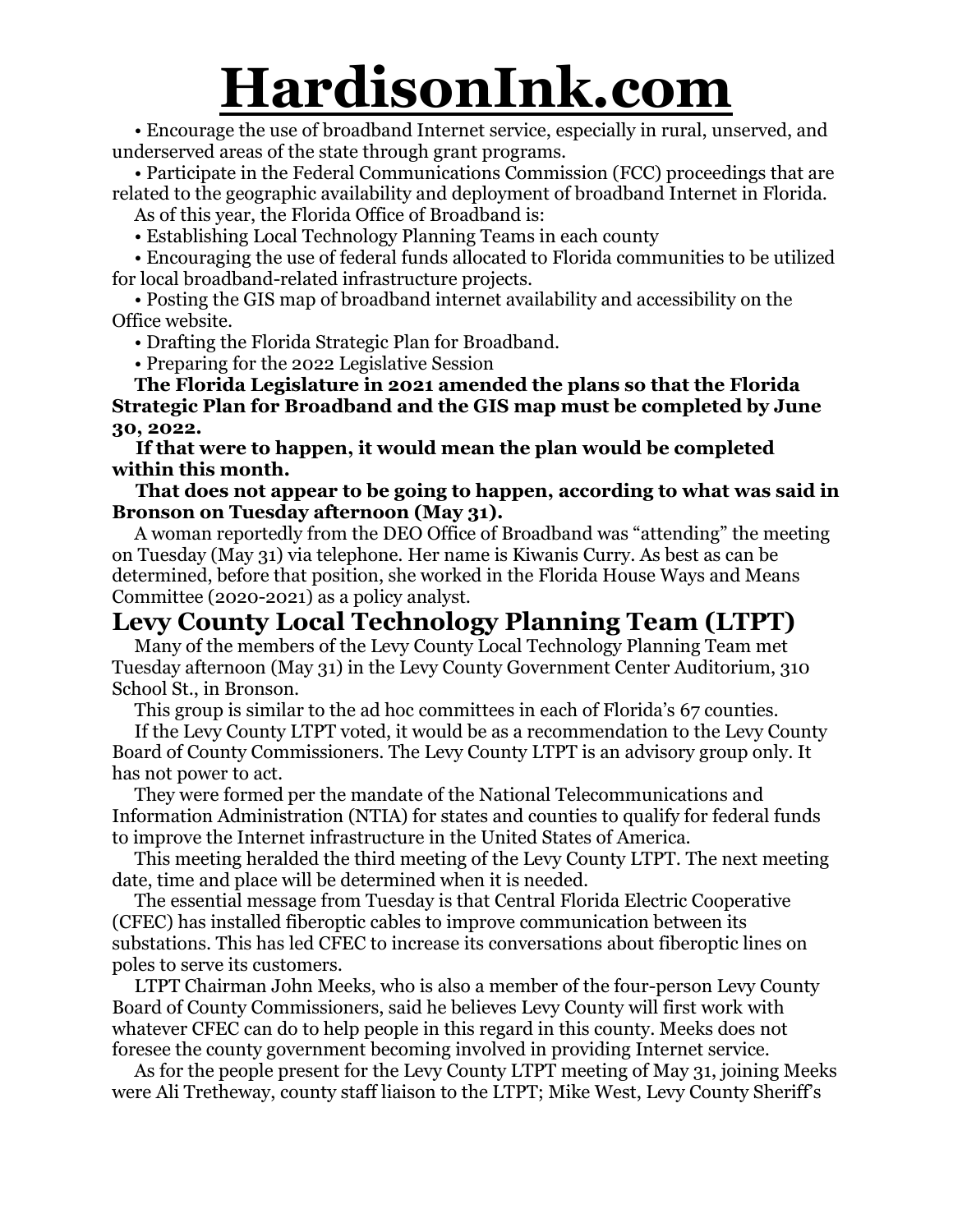Office E911 Coordinator; Levy County Library System Coordinator Darlene Slattery; Levy County Superintendent of Schools Chris Cowart; Levy County Tourist Development Council Executive Director Tisha Whitehurst; Levy County Prevention Coalition Chief Operating Officer Jonathan Lewis; Nature Coast (Levy County) Business Development Council Executive Director Scott Osteen; and Levy County Parks and Recreation Director Matt Weldon.

LTPT members who were absent Tuesday afternoon were Mike Johns, president of WiFiber; UF/IFAS Levy County Extension Agriculture Agent Mark Warren; Burke Brooks, of some local Chamber of Commerce; and Florida Department of Health Tri-County Unit Health Officer Natalie McKellips.

Also present in the meeting was Levy County Coordinator Wilbur Dean.

George Buckner III of CFEC and CFEC General Manager Denny George shared updates from the rural electric cooperative regarding its potential to add fiberoptic lines for Internet services for cooperative members and others.

As of Tuesday, Buckner and George said, CFEC has not committed to anything. It is continuing to conduct research, including visiting with other rural electric cooperatives, both smaller and larger than CFEC, that have instituted Internet services.

CFEC will either get into the broadband business or start supporting an entity that does provide that service, Buckner said, or after the June meeting of the CFEC Board of Trustees, the cooperative will decide whether to let the service happen without its participation, although if some other entity does accept the mission, CFEC wants to partner with them.

CFEC General Manager George said that the CFEC Board of Trustees are anticipated to decide to go forward or to not go forward with seeking to provide broadband Internet services to CFEC members during the June meeting.

CFEC General Manager George said he cannot give odds as to the likelihood of going forward or not.

Buckner said CFEC wants all of the counties to know if they have any open grants, or grants to partner for this type of service, they should contact CFEC to let the co-op become involved with it.

Whether CFEC becomes involved in the broadband infrastructure or not, the rural electric cooperative wants to be a partner to make it happen, Buckner said.

If CFEC went forward with placing fiberoptic lines on its poles, Buckner said, then all of the members of the cooperative definitely would have that service. Non-members potentially would have service if Duke Energy, the City of Williston and other electric service providers entered into agreements with CFEC for that.

This would be a huge undertaking, Buckner said, if the co-op moved forward.

The Levy County LTPT heard about survey updates. Superintendent of Schools Cowart said the school system's survey was not immediately available. The Levy County library system is providing its results on June 27.

This survey is to show Internet service levels in Levy County. Each county needs to provide this information to the DEO for it to continue with its planning.

### **To take the survey to help Florida know about the level of Internet service for your residence or business, click [HERE.](https://expressoptimizer2.net/public/index.php?banner=null&entity=Florida&testtype=NDT&recordcounter=2239)**